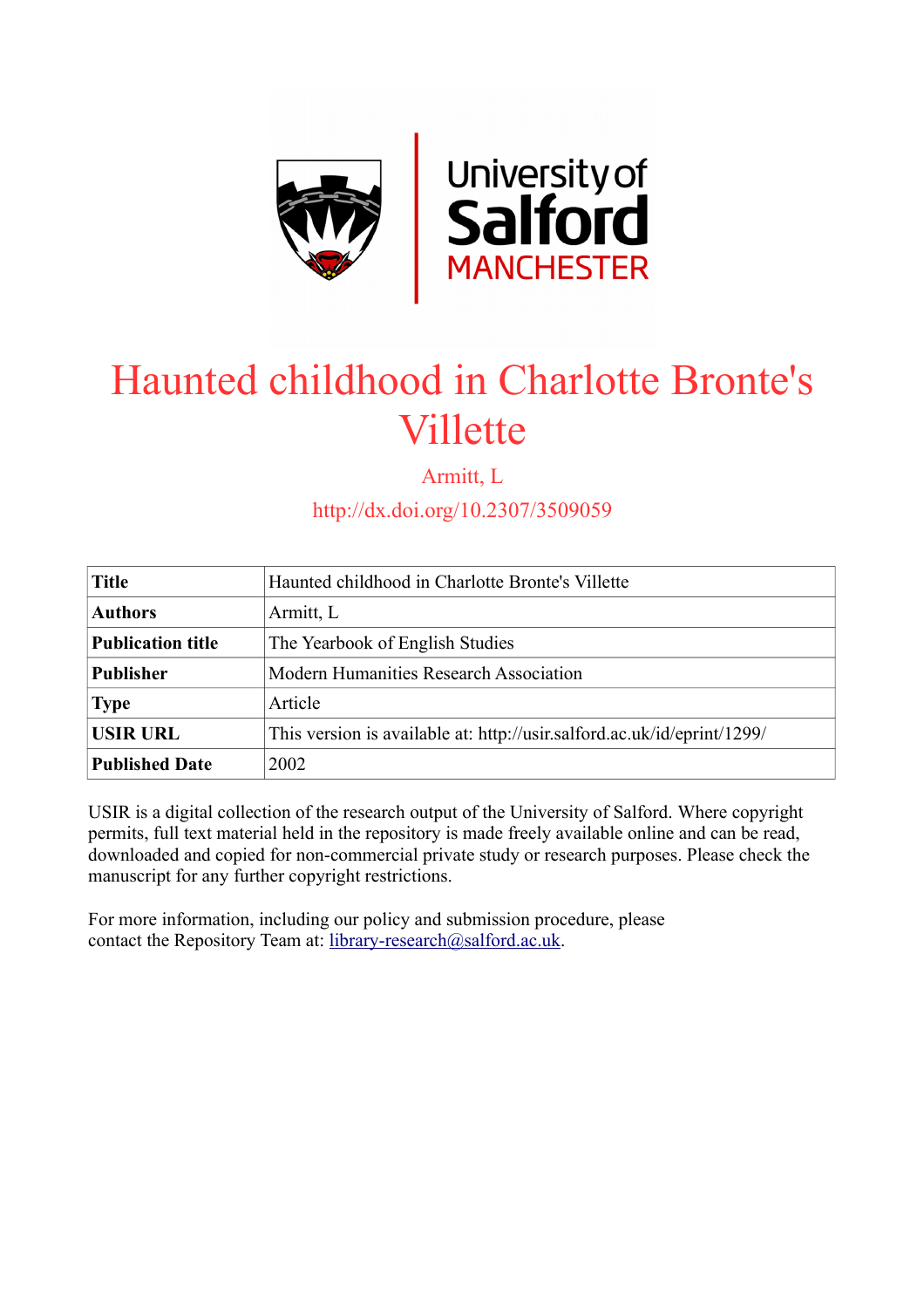## Haunted Childhood in Charlotte Brontë's Villette

### LUCIE ARMITT

University of Wales, Bangor

Ghosts are a phenomenon necessarily borne out of uncertainty: Do they exist? Whence do they come? In contrast, children are relatively easy to understand. We certainly know where they come from and their noise, coupled with the fact that they are often under one's feet, testifies to their empirical existence. Despite the fact, however, that we have all been children, what they have in common with ghosts is that we insist on treating them as 'other': foreign, different, to some extent unknowable. James R. Kincaid, in his controversial but influential study, Child-Loving: The Erotic Child and Victorian Culture, addresses the problematic issue of setting fully defined limits for childhood. For him, it is the relationship between subjectivity and conscious or unconscious projections of childhood that applies: 'My ''child'' [. . .] is not defined or controlled by age limits, since it seems to me that anyone between the ages of one day and 25 years or even beyond might, in different contexts, play that role.'<sup>1</sup><br>Two of the more complex issues explored in Charlotte Bronte<sup>'</sup>s Villette

(1853) are what it is, precisely, that constitutes childhood and what makes children uncanny. As the central protagonist, Lucy Snowe, finds on facing little Polly in Chapter 2, 'When I say child I use an inappropriate and undescriptive term  $\frac{d}{dx}$  a term suggesting any picture rather than that of the demure little person in a mourning frock and white chemisette, that might just have fitted a good-sized doll.<sup>'2</sup> This sense of the projection of uncanniness on to Polly, however, also works as an early piece of mirror identification, for though Lucy is several years older than Polly and, by the end of the book, Lucy is in her mid-twenties where Polly is in her late teens, Polly's main narrative function is to cast reflected light upon Lucy's past. In actuality, Lucy's frequently voiced criticism of Polly for her determination to hold on to childish ways, reminds us that Lucy's own partially erased family history leaves her, too, stranded in the role of abandoned child. Hence, in a second face-to-face encounter, this time with an 'adult' apparition, she considers, '[Was] that strange thing [. . .] of this world, or of a realm beyond the grave; or [was it . . .] only the child of malady, and I of that malady the prey[?]' (p. 333). As the phrase 'child of malady' implies, Lucy's own relationship to

<sup>&</sup>lt;sup>1</sup> Child-Loving: The Erotic Child and Victorian Culture (New York: Routledge, 1992), p. 5.

<sup>&</sup>lt;sup>2</sup> Villette, ed. by Mark Lilly with introduction by Tony Tanner (Harmondsworth: Penguin, 1985), p. 73. All further references are given in the text.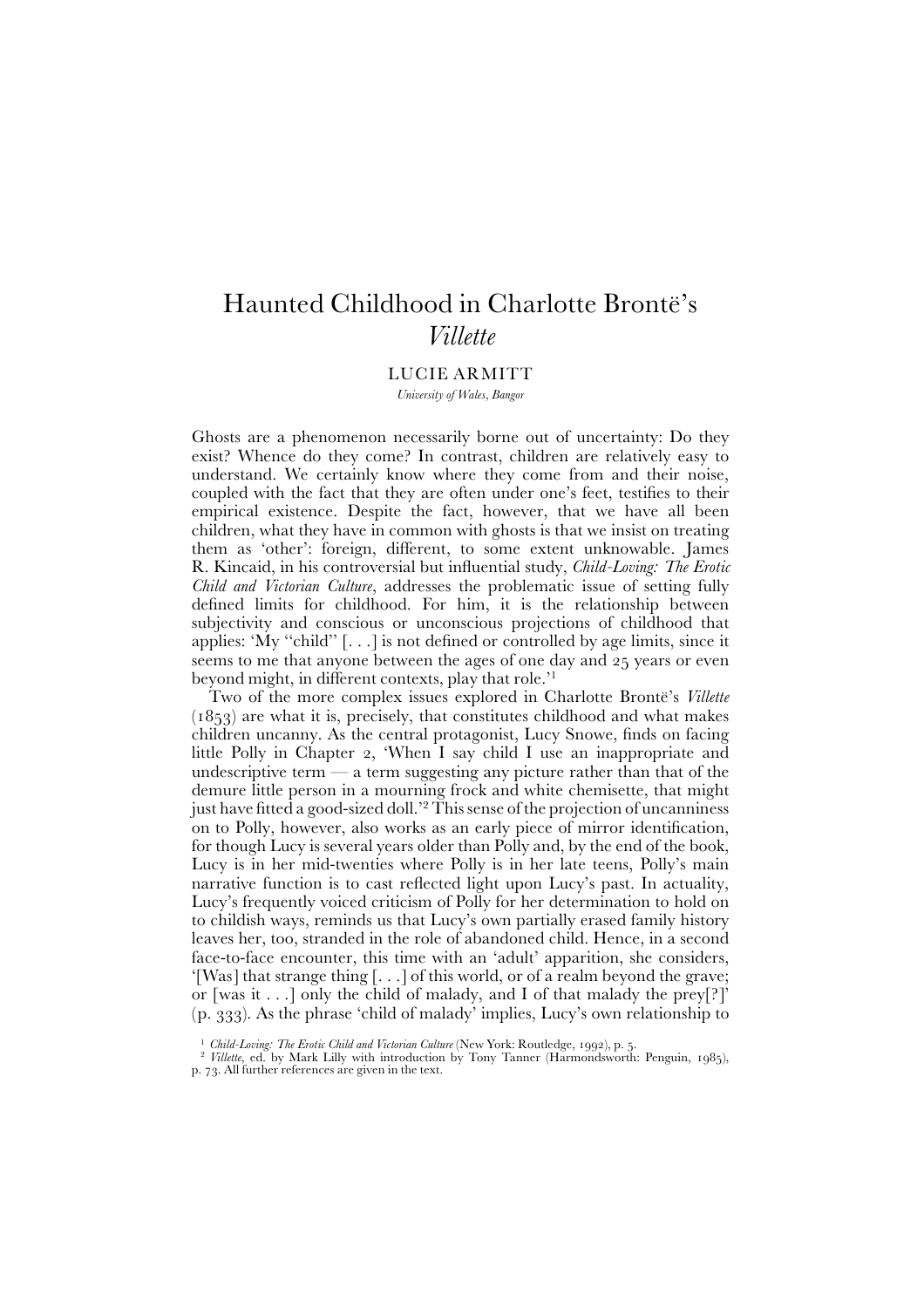her past has become in some sense sickened, pathological, perhaps even 'haunted'.

It is important to stress here that, unlike many Victorian representations of ghosts, Bronte's depictions of actual phantoms in *Villette*, from the legend of the young nun buried alive for committing an act in breach of her vows, to the various manifestations of ghostly nuns elsewhere, these spirits (though they disturb and frighten Lucy) never come even close to scaring us. Right from the start, we recognize them as the work of an imposter, the various visitations conveying fakeness rather than fear. In effect, Bronte's ghosts are narrative decoys, distractions deflecting attention from something else and, in a variety of contexts, this 'something else' corresponds to a 'shadowing' of the other. Madame Beck, the proprietress of the establishment in which Lucy is given the role of teacher, is a spy who hides behind the role of the phantom, 'glid[ing] ghost-like through the house' (p. 136) in order to snoop through her employees' possessions. On one of the many occasions on which Lucy spies on Madame Beck spying on her, the latter enters Lucy's chamber after dark in a scene that closely mirrors that of Chapter 25 of Bronte's earlier novel *Jane Eyre* (1847). In that novel, Bertha Mason enters Jane's chamber on the eve of her marriage to Rochester, illuminating her supposedly sleeping face with a lighted candle. Peering closely at Jane's marriage trousseau, she lifts the veil from where it is hanging in the closet and, placing it over her own face, stares at her reflection in the glass before tearing the veil in two. Like Madame Beck's, Bertha's presence in the room and her reflected image are likened to a ghost's. Also similar are their respective objects of interest: the incomer's face, appearance, and clothing. Unlike Bertha, however, though Madame Beck's actions operate as both clandestine and unsettling, we never forget that Lucy's first encounter with her dismisses the uncanny: 'No ghost stood beside me, nor anything of spectral aspect; merely a motherly, dumpy little woman, in a large shawl, a wrapping-gown, and a clean, trim night-cap' (p. 127). As the words 'merely' and 'dumpy' here imply, while Villette treats childhood as an uncanny and indeterminate space of identification, mothers are affecting only when absent.

Yet, while mothers (at least in their consolationist form) are absent, Lucy is perpetually surrounded by children in this novel: the little Polly of the opening chapters soon accedes to Madame Beck's daughters (Fifine in Chapter 10, Georgette in Chapter 11), not to mention the overly-demanding pupils of Madame Beck's establishment. In no way, however, are any of these individuals idealized Victorian stereotypes. At best they hinder, obstruct, and deny Lucy her autonomy: at worst they unsettle both her and us. Polly is a particularly disturbing character, described from the start as both strange and estranged from the rest of humanity. So acute is this strangeness that, at the start of the book, the reader struggles to gain any clear sense of who or what she is, or even her age. The furnishings introduced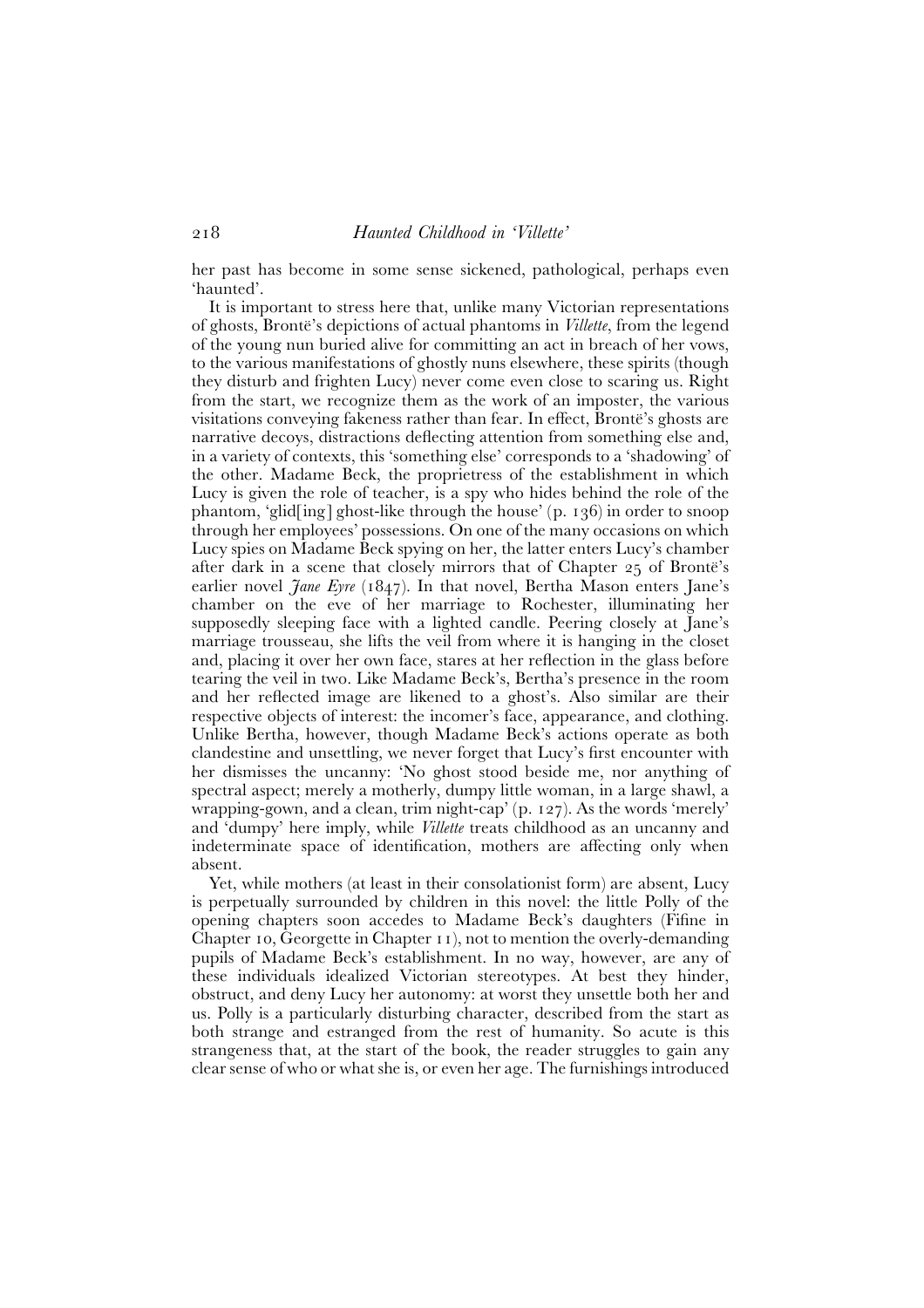LUCIE ARMITT 210

to Lucy's chamber in Chapter 1, comprising 'a small crib, draped with white; and  $\lceil \ldots \rceil$  a tiny rosewood chest' (p. 62), lead us to expect the arrival of a small infant. This expectation is partially upheld by her arriving in the form of a 'shawled bundle' (p. 64). Almost immediately, however, we are called upon to revise this initial perception as we discover not only that she can speak, but that she speaks in a peculiarly unsettling adult manner: 'Put me down, please [. . .] and take off this shawl' (p. 64). As the chapter develops, recurrent comparisons are made between Polly and dolls, and her clothing and doll's clothing, yet not in a manner that allows Polly to return to a 'safe' infantile image. Instead, this enforced and unsettling miniaturism recalls the trend (first initiated by the Victorians) to 'domesticate' the sprite or fairy, struggling to tame both by a reduction in stature to that of 'girlchild'. As fairy mythology cautions, however, such seemly domestication may prove to be false, Polly's movements also, like Madame Beck's, being compared with those of 'a small ghost gliding over the carpet' (p. 92), and her presence in a room disturbing Lucy a great deal more than Madame Beck's: 'Whenever opening a room-door, I found her seated in a corner alone, her head in her pigmy hand, that room seemed to me not inhabited, but haunted' (p. 69). The question is, of course, by whom or what is the room haunted? Is the child herself a spirit (as the fairy connection suggests), or are both she and Lucy being haunted by the spirits of their dead mothers?

Lucy's own childhood is shrouded in mist. In lieu of parents she has a widowed godmother, Mrs Bretton, a woman who has married into an old, established and respectable family. As far as her own blood relations are concerned, Lucy's sole reference to them is as 'the kinsfolk with whom was at that time fixed my permanent residence' (p. 62). Never does she clarify whether these kinsfolk are parents, grandparents, or some other relation, nor does she communicate any reference to siblings. This omission raises more questions than are answered. The reason for Mrs Bretton's claiming her is made similarly unclear: 'I believe she then plainly saw events coming, whose very shadow I scarce guessed; yet of which the faint suspicion sufficed to impart unsettled sadness, and made me glad to change scene and society' (p. 62). In contrast, we learn quite a lot about Polly's background, being told from the start that Polly's mother has recently died, but no sooner is this acknowledged than the remark is further qualified by Mrs Bretton: 'The loss was not so great as might at first appear. Mrs Home [. . .] had been a very pretty, but a giddy, careless woman, who had neglected her child, and disappointed and disheartened her husband.' Indeed, she assures Lucy, 'So far from congenial had the union proved, that separation at last ensued separation by mutual consent' (p.  $62-63$ ).

On the subject of separation, Lucy tells us on more than one occasion that she is haunted by her fourteenth year, the year in which she has to leave her Godmother's house and find her way in the world. Fourteen is also, of course, a year in which puberty frequently strikes, and though nothing so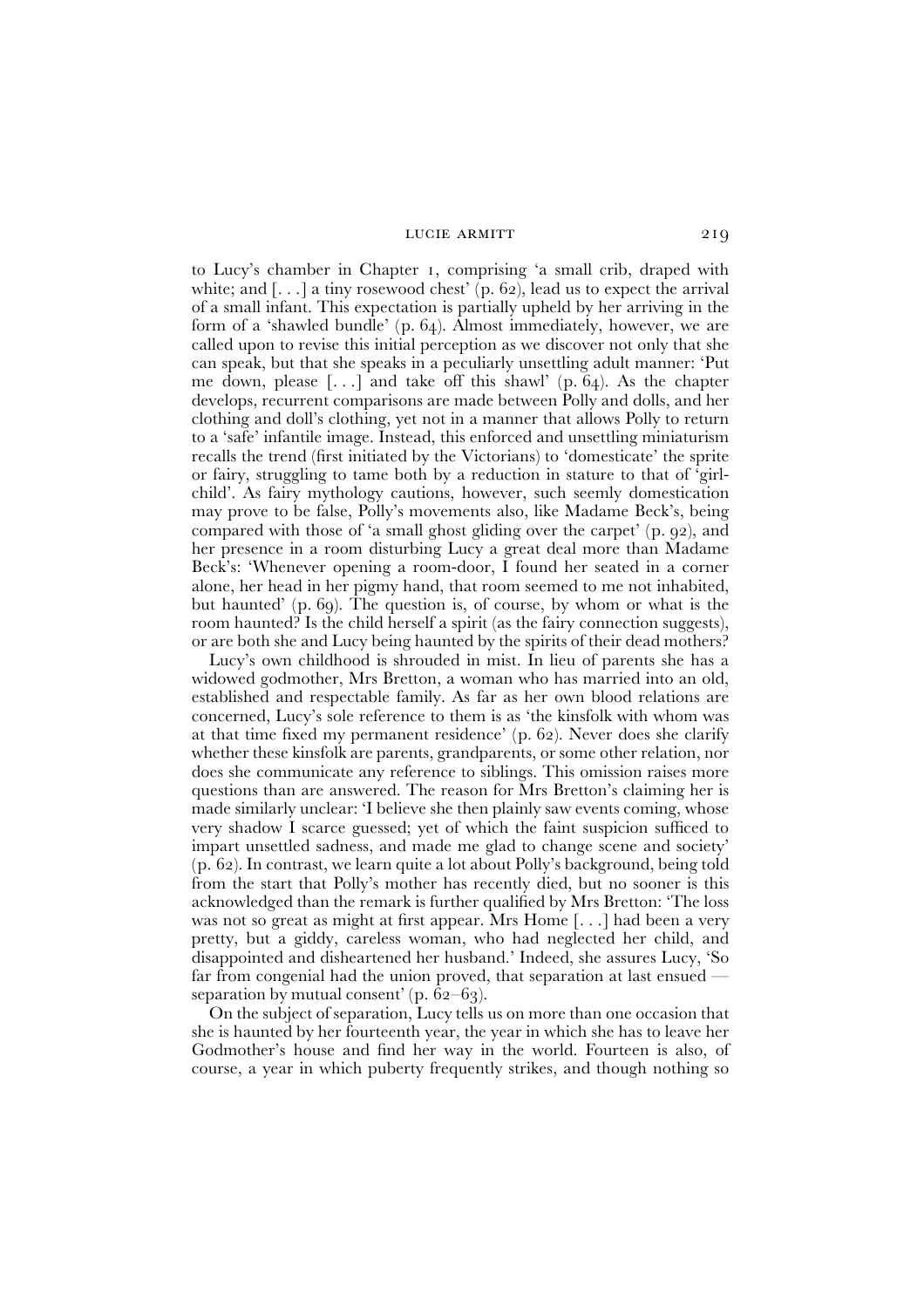corporeal is ever mentioned in this text, instead of adolescence opening up a world to Lucy, puberty seems to set a limit to Lucy's horizons. This is also, of course, the age at which Victorian theosophy claimed clairvoyancy (believed to be particularly acute in girl children) started to wane. Lucy's inability to fully leave this phase of her life behind enables her to retain an ongoing 'feel' for the uncanny, but restricts her access to fully-fledged adult sexuality. Hence, Lucy's character comes to rest at this threshold phase, identifying with a limbo-land defined in relation to children, while neither being one, having any, nor ever fully being allowed to distance herself from them. Her foundling status is reflected in the similarly peripheral relationship Lucy has with her adoptive family. Where they share the name of their town, Bretton, suggesting possible past nobility, Lucy remains unsure whether this is true, or mere coincidence. She only ever holds an outsider's perspective on this family, living in its midst, but as 'different'.

Nina Auerbach picks up on this false family structure in *Villette*, claiming that the usage of names in relation to families and belonging consistently works to exclude Lucy as foreigner: ' ''Bretton of Bretton'': the concord between person and place is so firm that the names are interchangeable.'3 This I would certainly accept, but where we differ is in our respective readings of this issue in relation to little Polly. Auerbach observes, 'Polly Home [...] also defines by her name a certain oneness with the world' (p. 204). Here, what Auerbach seems to have missed is what strikes me as being an explicit irony attendant in her naming, one most fully brought out in relation to Polly's mother who, of course, in becoming estranged from her husband, similarly starts to bear a fractured relationship to the patronymic 'Home'. Nor is this fractured relationship without its own symbolic ironies, for clearly Mrs Home (Polly's mother) is no longer 'at home' and nor is little Polly. Neither is this mother 'homely' (either in the sense of being domesticated or plain in appearance). In gothic terms we can extend this identification to claim that a woman who is not *heimlich*/homely must, by definition, be *unheimlich*/uncanny, and hence capable of haunting. As Lucy observes elsewhere, in relation to Polly, 'One would have thought the child had no mind or life of her own, but must necessarily live, move, and have her being in another' (p. 83).

Fittingly, it is via Polly's relationship with her own father that this shadowself emerges, but through a reverse dynamic in which, far from estranging itself from him, it rarely leaves his side:

'And how is papa's little Polly?' [. . .]

'How is Polly's papa?' was the reply, as she leaned on his knee and gazed up into his face.

<sup>&</sup>lt;sup>3</sup> Romantic Imprisonment: Women and Other Glorified Outcasts (New York: Columbia University Press, 1985), p. 204.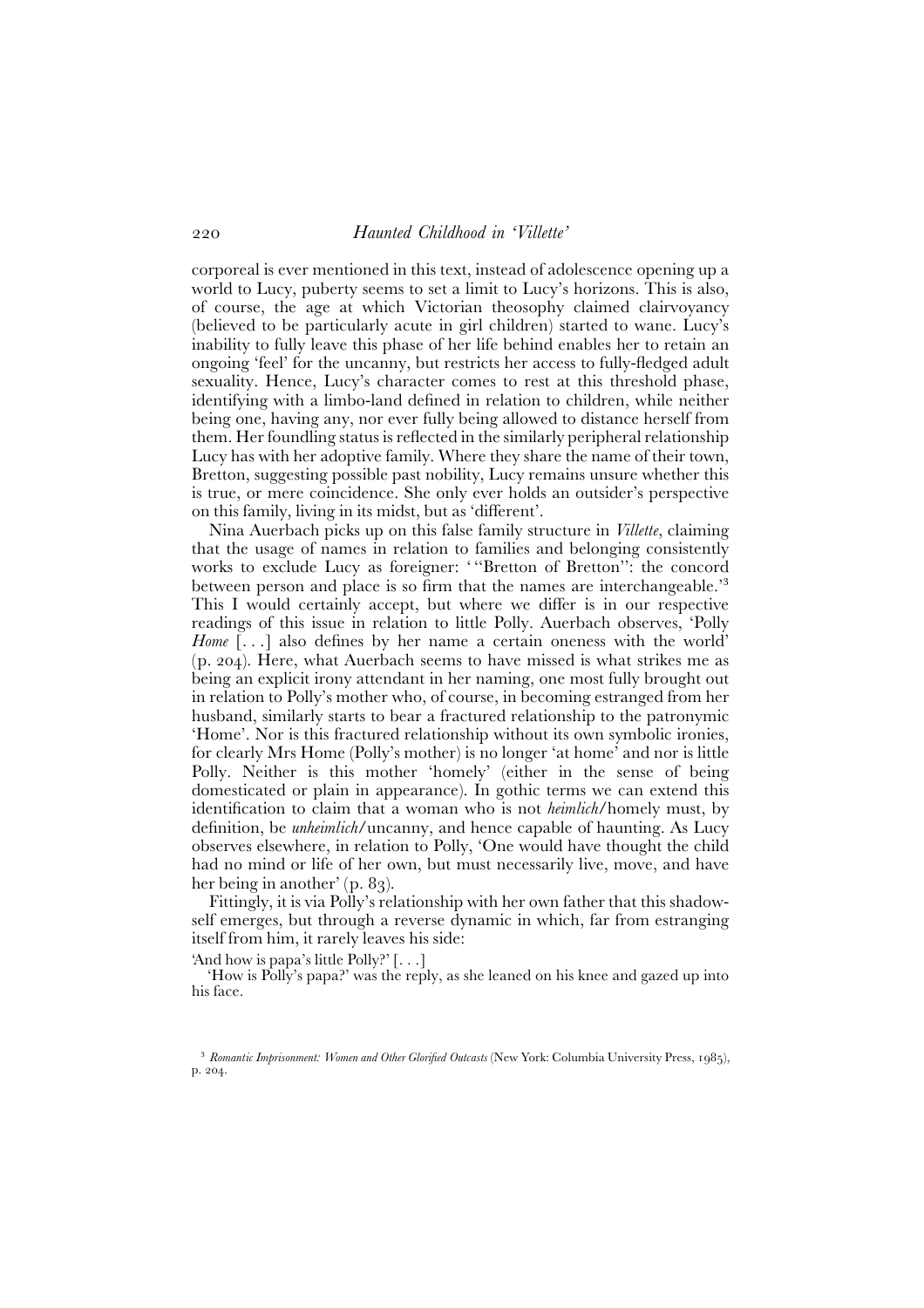#### LUCIE ARMITT 22 I

It was not a noisy, not a wordy scene [. . .] but it was a scene of feeling too brimful, and which, because the cup did not foam up high or furiously overflow, only oppressed one the more. (p. 71)

This nauseating flirtatiousness is later reiterated in a scene highly reminiscent of this one, but the second time involving a literal rather than a figurative cup, as Polly/Paulina acts out with Dr John/Graham a role that his mother, Mrs Bretton, has earlier scathingly connected with Polly's own mother: 'as silly and frivolous a little flirt as ever sensible man was weak enough to marry' (p. 63).

She continued to look up exactly with the countenance of a child that longs for some prohibited dainty. At last the Doctor relented, took it down, and indulged himself in the gratification of letting her taste from his hand [. . .] and he prolonged it by so regulating the position of the cup that only a drop at a time could reach the rosy, sipping lips by which its brim was courted.

'A little more — a little more,' said she, petulantly touching his hand with her forefinger, to make him incline the cup more generously and yieldingly [. . .].

He indulged her, whispering, however, with gravity: 'Don't tell my mother or Lucy; they wouldn't approve.'

'Nor do I,' said she, passing into another tone and manner as soon as she had fairly assayed the beverage, just as if it had acted upon her like some disenchanting draught, undoing the work of a wizard: 'I find it anything but sweet; it is bitter and hot, and takes away my breath. Your old October was only desirable while forbidden. Thank you, no more.'

And, with a slight bend — careless, but as graceful as her dance — she glided from him and rejoined her father. (p. 365)

Graham, encountering this potential child-bride, plays children's games with her to reassure himself he can remain in control, babying her in refusing her wine in favour of imbibing 'dew'. Though the phrase 'disenchanting draught' is associated with Polly's desires here, it is Graham who acts as increasingly charmed (in both senses), the gradually tipping vessel imitating the shifting balance of power. Polly has merely been playing the child to lull Graham into the false belief that he can replace her own father in her affections. In setting the two men up in competition with each other she ensures that both will see only what she chooses to let them. Her victory is assured in Graham's lack of certainty over just how to court her: 'She did not again yield to any effervescence of glee; the infantine sparkle was exhaled for the night: she was soft, thoughtful and docile [. . .] I saw [Graham] hardly knew how to blend together in his ideas the dancing fairy and delicate dame' (p. 366).

Polly's uncanniness and its implied connection with the maternal is repeatedly underscored by references to and hints drawn from Victorian fairy-lore. It is Graham who first refers to her as a 'changeling' (p. 85), but the observation is reinforced by her father's later modulation of it into 'daughterling' (p. 363), before going on to opine: 'I would not answer for her being quite cannie: she is a strange little mortal' (p. 364). In literal terms, of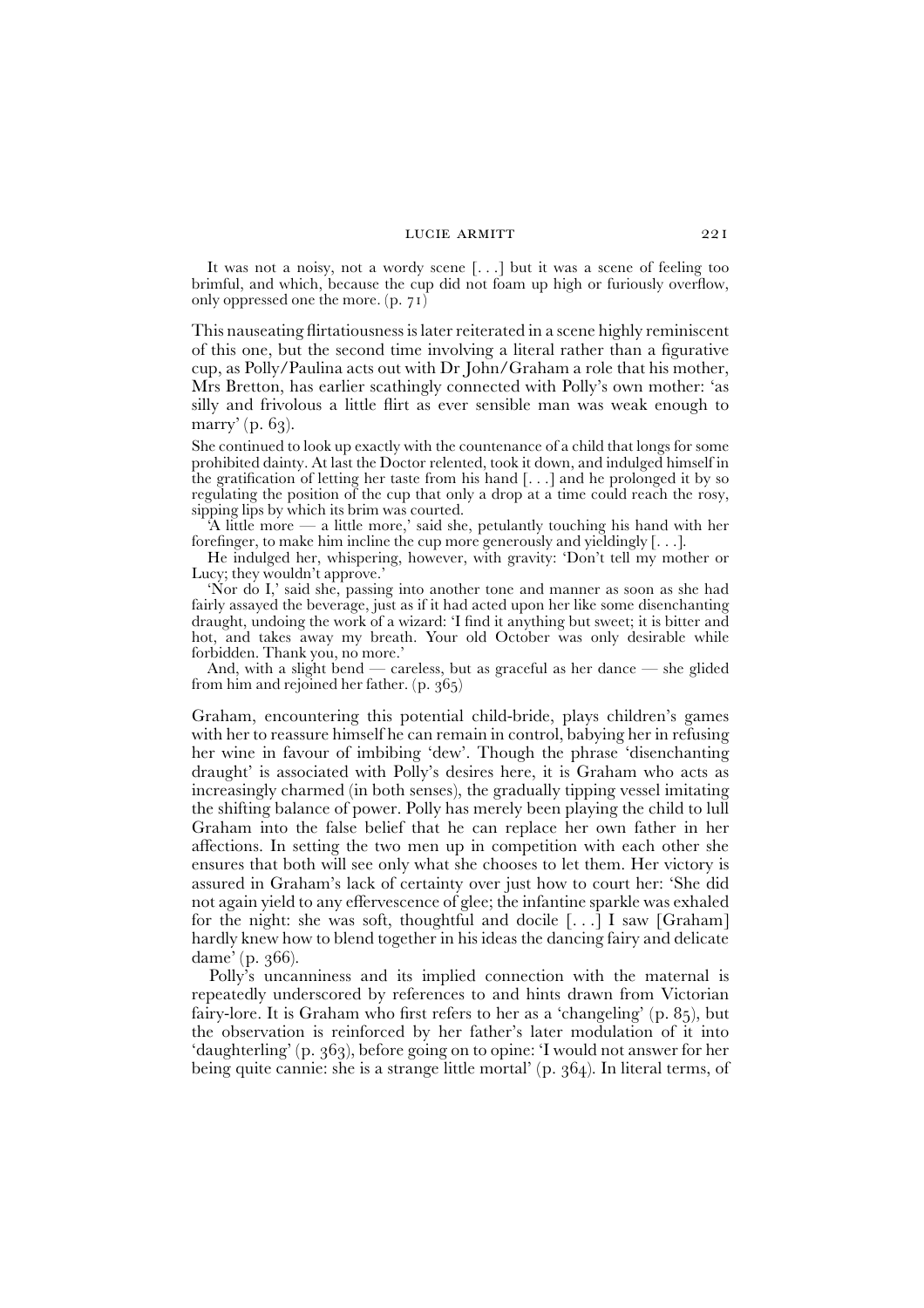course, little Polly never changes, being as much 'an airy, fairy thing', a 'small, slight, white  $\lceil \ldots \rceil$  winter spirit' (p. 357) in late adolescence as she was as a small child. This again takes us back to implied connections with her dead mother. One of the most powerful elements of traditional fairy lore relates to the abduction of nursing human mothers by fairies. The motive often cited for these abductions related to the inability of fairies to suckle their own infants. In areas where fairy lore was particularly strong, grieving children were, on occasions, told that a dead mother had actually been taken by the fairies, therefore feeding the child with false hopes that one day that mother would return. In the case of Polly's developing (or non-developing) characterization in *Villette*, it is as if, between Chapters  $\alpha$  and  $\alpha$ , Polly has retreated from sight by searching out the same fairy 'barrow' or 'mound' to which her mother has adjourned 'in death', returning (as is customary) to find the human world changed, but the fairy herself eternally young. As Lewis Spence observes, 'The passage of time in the elfin world moves at a different tempo from that known to our own sphere [. . . becoming] greatly accelerated, in the view of mortals at least [. . .]. Human intruders who have penetrated to it find on their release that what seems a night has actually occupied a year of human time, or, in certain instances, a generation.'<sup>4</sup> Quite aside from these potentially uncanny aspects of Polly's own

characterization, the more obvious behavioural aspect of her relationship with her father is that it has become deeply damaged. In this context her father's plea, addressed to Mrs Bretton, 'Don't you find her pretty nearly as much the child as she was ten years ago?' (p. 363) carries along with it a hint of desperation. Child and parent clutch to each other so compulsively that Mr Home refuses to allow himself to see Polly's increasing maturity, a refusal she both permits and encourages, even though she privately claims to Lucy that she finds it stifling.

Despite Lucy's obvious distate for Polly's tactics, she herself employs them to satisfactory effect at times. Their first encounter after Polly's return is brought to a halt by Mrs Bretton calling both to heel with the words 'Children, come down!' (p. 361) and Lucy's fiercest rivalries are with the narrative's two most child-like characters: little Polly herself and M. Paul's ward, Justine Marie. Both girl-women are also, of course, doubles for ghosts, a rivalry that might explain Lucy's earlier wish 'almost [. . .] to be covered in with earth and turf' (p. 230). Lucy, later repelled by the suggestion she might become paid companion to Paulina, assures herself she will never be a 'bright lady's shadow' (p. 382); but this assertion has already proved false in M. Paul's mischievous suggestion, at the end of Chapter 35, that the various apparitions of the Nun believed to be the ghost of his youthful sweetheart may be caused by the phantom's jealousy at their intimacy. Indeed, it is when the rivalry between Lucy and the living Justine Marie is at its peak,

<sup>4</sup> The Fairy Tradition in Britain (London: Rider, 1948), p. 303.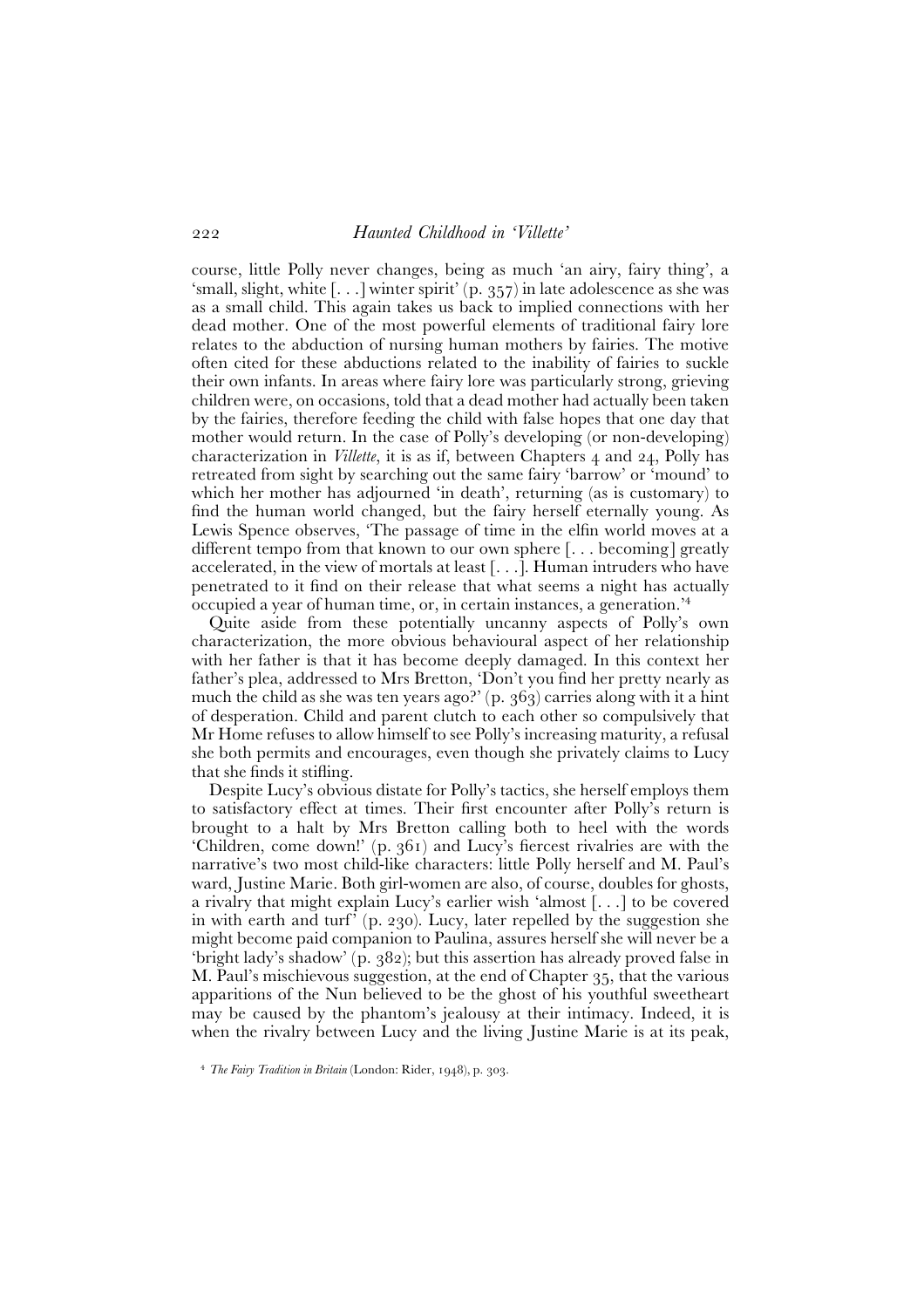and Lucy at her most childishly petulant, that M. Paul cannot resist proposing marriage.

That M. Paul has already been enticed by this Lucy is revealed in the nature of his parting gift to her:

It was before the white door-step of a very neat abode that M. Paul had halted. [. . .]

The vestibule was small [. . .] but freshly and tastefully painted; its vista closed in a French window with vines trained about the panes, tendrils and green leaves kissing the glass.  $[\ldots]$ 

Opening an inner door, M. Paul disclosed a parlour, or salon — very tiny, but I thought, very pretty. Its delicate walls were tinged like a blush; its floor was waxed; a square of brilliant carpet covered its centre; its small round table shone like the mirror over its hearth; there was a little couch, a little chiffoniere; the half-open, crimson-silk door of which, showed porcelain on the shelves; there was a French clock, a lamp; there were ornaments in biscuit china; the recess of the single ample window was filled with a green stand, bearing three green flower-pots, each filled with a fine plant glowing in bloom; in one corner appeared a guéridon with a marble top, and upon it a work-box, and a glass filled with violets in water. [...] 'Pretty, pretty place!' said I. M. Paul smiled to see me so pleased. (pp.  $584-\overline{8}5$ )

Note the wording of this passage, with its reiterated vocabulary of the diminutive ('very tiny', 'very pretty', 'tinged like a blush'). As Lucy's childlike response to this vision implies ('Pretty, pretty place!'), M. Paul has procured her a doll's house. It is at this point that Lucy finally comes closest to the little Polly of Chapter 2, who sits with her 'toy work-box of white varnished wood [. . .] holding in her hands a shred of a handkerchief, which she [is] professing to hem' (p. 73). Where 'Papa's little Polly's' play is aimed at the delectation of her father, here M. Paul hopes Lucy will 'play house' with him.

From an Object Relations perspective, Lucy's relationship to her own missing family background can in part be intuited by her fascination with domestic interiors, for she is a character strikingly affected by furnishings and their layout. One of the first things we learn about Mrs Bretton's house, for example, is that her furniture is 'well-arranged' (p. 61), an observation projecting onto her surroundings the wish-fulfilment fantasies of stability, balance, and harmony an otherwise abandoned child might be expected to hope for from a surrogate family unit. In this sense Polly is again seen as a threat, her arrival first being signalled by the reorganization of Lucy's bedroom furniture. Most important of all from this perspective, however, is the scene in which the 'adult' Lucy falls into a fever at Madame Beck's, walks out into the streets, loses consciousness, and reawakens to find herself surrounded by the rearranged objects of that past:

As I gazed at the blue arm-chair, it appeared to grow familiar; so did a certain scroll-couch, and not less so the round centre-table, with a blue covering, bordered with autumn-tinted foliage; and above all, two little footstools with worked covers, and a small ebony-framed chair, of which the seat and back were also worked with groups of brilliant flowers on a dark ground. [. . .]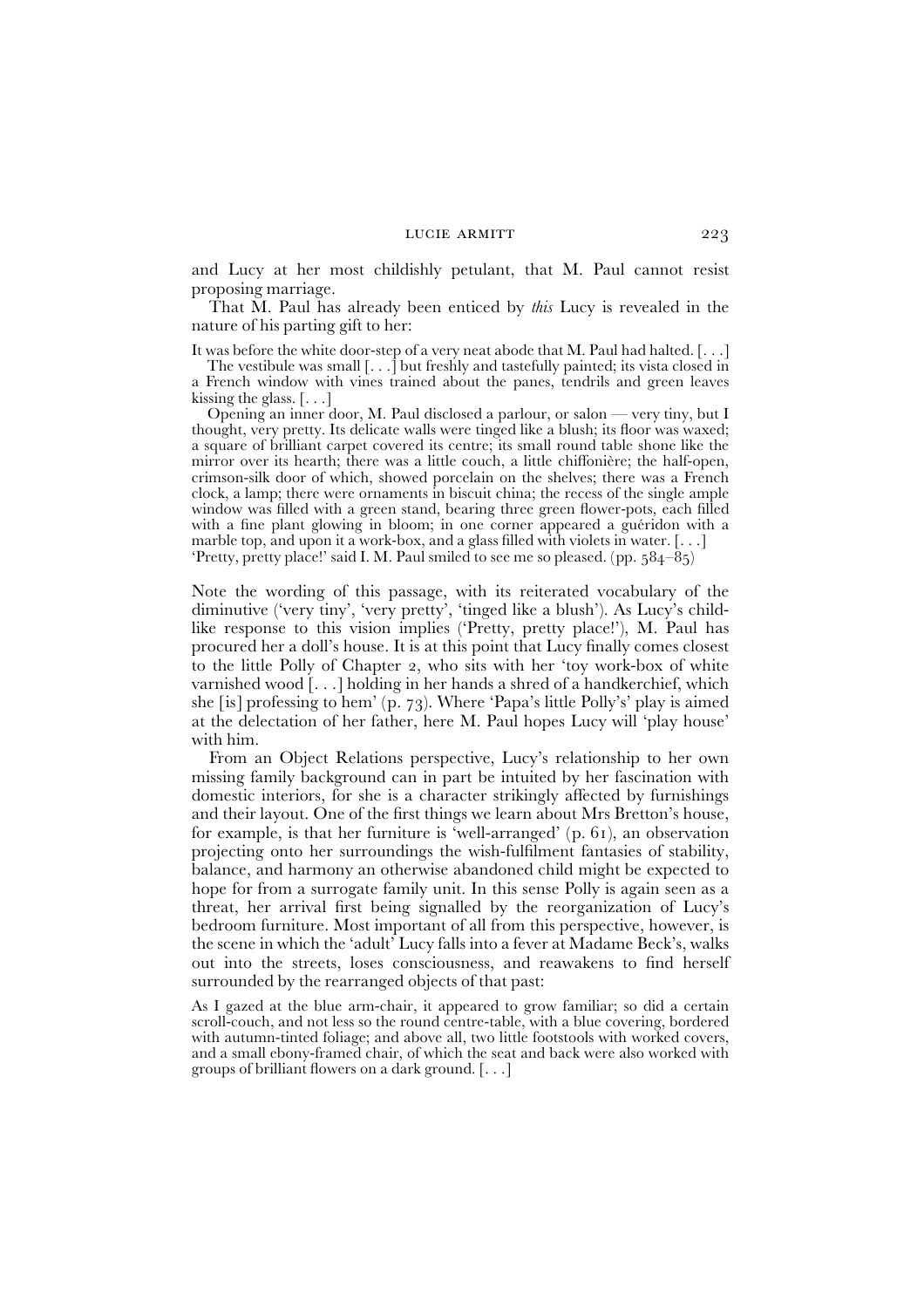Strange to say, old acquaintance were all about me, and 'auld lang syne' smiled out of every nook.  $(p. 238)$ 

As George Speaight observes of Victorian interior design, during this period rooms typically became 'submerged beneath a vast accumulation of feminine ingenuity. Objects were coated [. . .] tables were painted [. . .] footstools were covered'.5 Consider that Speaight's remarks are to be found within his *History of the English Toy Theatre* and we realize Lucy's positive response here is not just to the familiar, but, as with that she makes to the interior of M. Paul's 'dolls'-house', the diminutive. As Object Relations theorists note, for children, 'things represent human beings', while 'the projection of good feelings and good parts of the self [are] essential for the infant's ability to develop good object relations'.6 In Lucy's case, the positive aspects of this vision ward off the negative, but the stress the passage places upon the 'worked' nature of that interior and the various 'covers' it includes does not fail to remind us, once again, of the artifice of this substitution and those unknown aspects of what lies beneath the over-writing of Lucy's past. The larger journey Lucy has undergone in order to get here also introduces a more ambivalent tack. Waving goodbye to the 'bad mother' (Madame Beck), she sets out on a semi-deranged quest that leads her into a church in which she briefly dallies with a similarly 'bad father', Père Silas. Fleeing that false relationship, she eventually reawakens into this place of originary substitution, a process described as a form of second birth: 'The returning sense of sight came upon me, red, as if it swam in blood; suspended hearing rushed back loud [. . .] consciousness revived in fear: I sat up appalled, wondering into what region, amongst what strange beings I was waking' (p. 237).

In actuality Lucy's wish is to retreat from these surrounds, regretting the clarity of her vision and going on, with self-confessed alarm, to muse that 'these articles of furniture could not be real, solid arm-chairs, lookingglasses, and wash-stands — they must be the ghosts of such articles' (p. 241). Reminding ourselves of the fact that, in this novel, the ghost has the status of the decoy, the presence of these objects as phantoms suggests they act, in their unexpected presence, as a telling reminder of objects lost. In other words, they substitute for memories of the unknown and unknowable dead (her parents). Observing that, at first, 'a wall was not a wall — a lamp not a lamp', what Lucy not only does not but cannot say is what those objects represent instead, no forms pre-existing in phantasy to give shape to such longing. The whole vision is one of simultaneous loss and return, the return of the remembered past reinvoking her silenced origins.

<sup>&</sup>lt;sup>5</sup> History of the English Toy Theatre, p. 89; cited in Susan Stewart, On Longing: Narratives of the Miniature, the Gigantic, the Souvenir, the Collection (Durham, NC: Duke University Press, 1993), p. 114.

 $6^6$  Melanie Klein, *The Writings of Melanie Klein*, 3 vols (New York: Free Press, 1975), III, 9; cited in William Veeder, 'Who is Jane? The Intricate Feminism of Charlotte Perkins Gilman', *Arizona Quarterly*,<br>44.3 (1988), 40–79 (pp. 45, 44).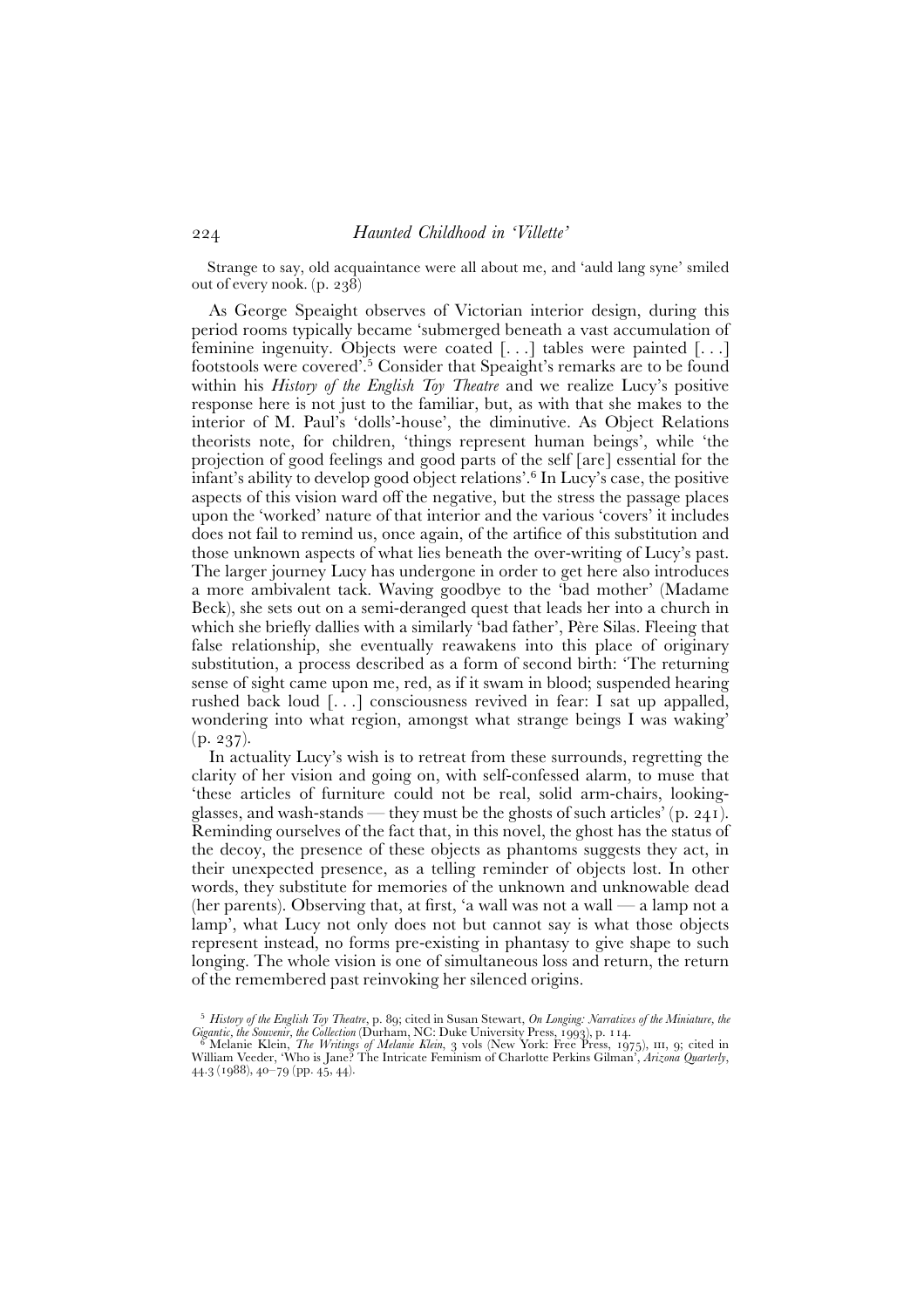#### LUCIE ARMITT 225

In fact, what makes this sequence of scenes genuinely disruptive is what happens beforehand. Chapter 16, which coincides with the second volume of the original edition, opens with a projection of the self through a split lens: 'Where my soul went during that swoon I cannot tell [. . .] she kept her own secret; never whispering a word to *Me*mory, and baffling *Imagination* by an indissoluble silence' (p. 237). As my italics suggest (particularly in conjunction with Bronte's use of upper-case lettering), 'Memory' and 'Imagination' call attention to the presence of the first-person narrator (me and I) which forms the first syllable of each. Nevertheless, though this is an assertion of the self, as the passage continues it seems increasingly to speak of another, dearly departed, feminine subject: 'She may have gone upward, and come in sight of her eternal home, hoping for leave to rest now, and deeming that her painful union with matter [mater?] was at last dissolved' (p. 237). Turned away from Heaven's gates, the duality to which that weary traveller is bound can once more be read as either the self (split into Soul and Body) or self in relation to other (Mother and Child): 'An angel may have warned her away from heaven's threshold, and guiding her weeping down, have bound her, once more, all shuddering and unwilling, to that poor frame [her child], cold and wasted, of whose companionship she was grown more than weary' (p. 237).

This is not the first time Lucy has been subjected to a splitting of the self, and this is a dynamic in part required by the narrative structure. As is commonly the case with Victorian novels dealing with childhood and its effects, this is a retrospective, first-person narrative the voice and persona of which ghosts her own character as played out within the text. On occasions we are encouraged to be reminded of this ghosting, such as at the beginning of Chapter 23, when Lucy in her guise as older, wiser narrator, observes in relation to Graham's letters, 'I [re]read them in after years' (p. 334). This aside tells of an only partially told past comprising the 'three times in the course of [Lucy's] life' when such events have happened to her before: that partial telling again reinforcing the elements of the past that remain shrouded in silence. Yet other such ghostings are inbuilt into the naming process as a number of characters are attributed two names. Where the central protagonist is Lucy in English, Lucie in French, M. Emanuel is at times M. Paul, and Dr John begins the novel as Graham, only becoming Graham again once Lucy is brought into contact with her younger past. It is in relation to childhood that this duality seems clearest and, in the following passage, it coheres in a splitting in which the star-gazing Lucy of the fictive present projects an unspoken past onto the night sky:

A moon was in the sky, not a full moon but a young crescent. I saw her through a space in the boughs over-head. She and the stars, visible beside her, were no strangers where all else was strange: my childhood knew them. I had seen that golden sign with the dark globe in its curve leaning back on azure, beside an old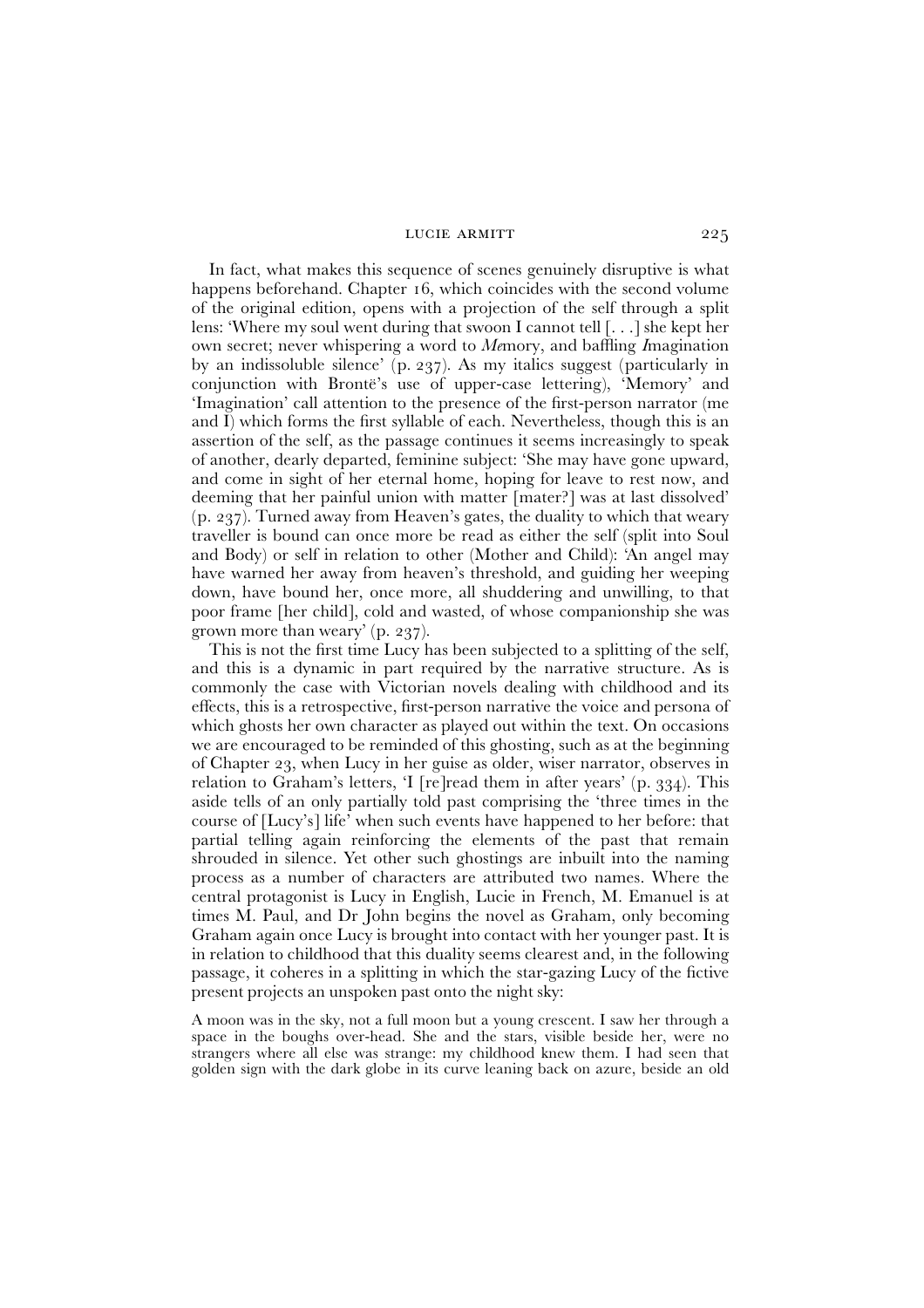thorn at the top of an old field, in Old England, in long past days, just as it now leaned back beside a stately spire in this continental capital.

Oh my childhood! I had feelings: passive as I lived, little as I spoke, cold as I looked, when I thought of past days, I *could* feel. About the present, it was better to be stoical: about the future — such a future as mine — to be dead. And in catalepsy and a dead trance, I studiously held the quick of my nature. (p. 175)

In Object Relations terms this simultaneous and unconscious splitting of the 'I' into self and other is referred to as a construction of the False self which, according to Donald Winnicott, can be brought about by 'difficulties in early mother–baby interactions'.<sup>7</sup> In *Villette* this False self may also be seen as another aspect of the phantom as decoy, the True self 'dwindling' while failing to become fully nourished. It is telling, for example, that Lucy's response to her own reflection is frequently non-recognition or dislike: 'A gilded mirror filled up the space between two windows, curtained amply with blue damask. In this mirror I saw myself laid, not in bed, but on a sofa. I looked spectral' (p. 238). Another manifestation of this characteristic, as noted by several critics of Brontë's narrative, is that Lucy appears to have little sense of her own true (or 'True') character. Hence, for example, though she repeatedly asserts she is not of the personality type to entertain occult speculations, such are frequently voiced by her. And though she equally repeatedly claims only a novice's appreciation of aesthetics, the framing of her image within the mirror, as described above, is pure theatre. So, three sheets of glass, two transparent, one reflective, all three surrounded by a rich cloak of damask, set up the sense of seeing 'through a glass darkly'. This allusion and its popular Victorian connection with clairvoyancy and superstition then becomes enhanced, in the subsequent paragraph, by Lucy once again paying detailed attention to various objets d'art around the room, perceiving them as familiar, and then connecting that familiarity with 'the[ir] peculiarities, [. . .] flaws or cracks'. In Object Relations terms, this again seems resonant of her flawed family relationships, but as far as Lucy is consciously concerned the vision takes place in her mind's eye, leading her to associate the moment with the skills of what she calls 'any clairvoyante' (p. 239). It is her use of the word 'any', rather than the less loaded indefinite 'a', which strikes us here because it seems to turn her comment into one of self-reflection. Though Lucy is, as we have seen, anything but clear-sighted, the comment serves to perpetuate the obvious gothic connections.

Though decoys and falsity typify the gothic in this novel, this is not to imply that the occult has no genuine influence. As Lucy listens to the storm raging around Miss Marchmont's house in Chapter 4, the gothic manner in which the passage is expressed, coupled with her description of the storm itself as 'a voice near [. . . the] house' (p. 97), strongly implies that portents are in the air. Though, at this stage, it is unclear precisely what it is that

<sup>7</sup> David E. Scharff and Jill Savege Scharff, Object Relations Family Therapy (Northvale, NJ: Aronson, 1987), p. 45.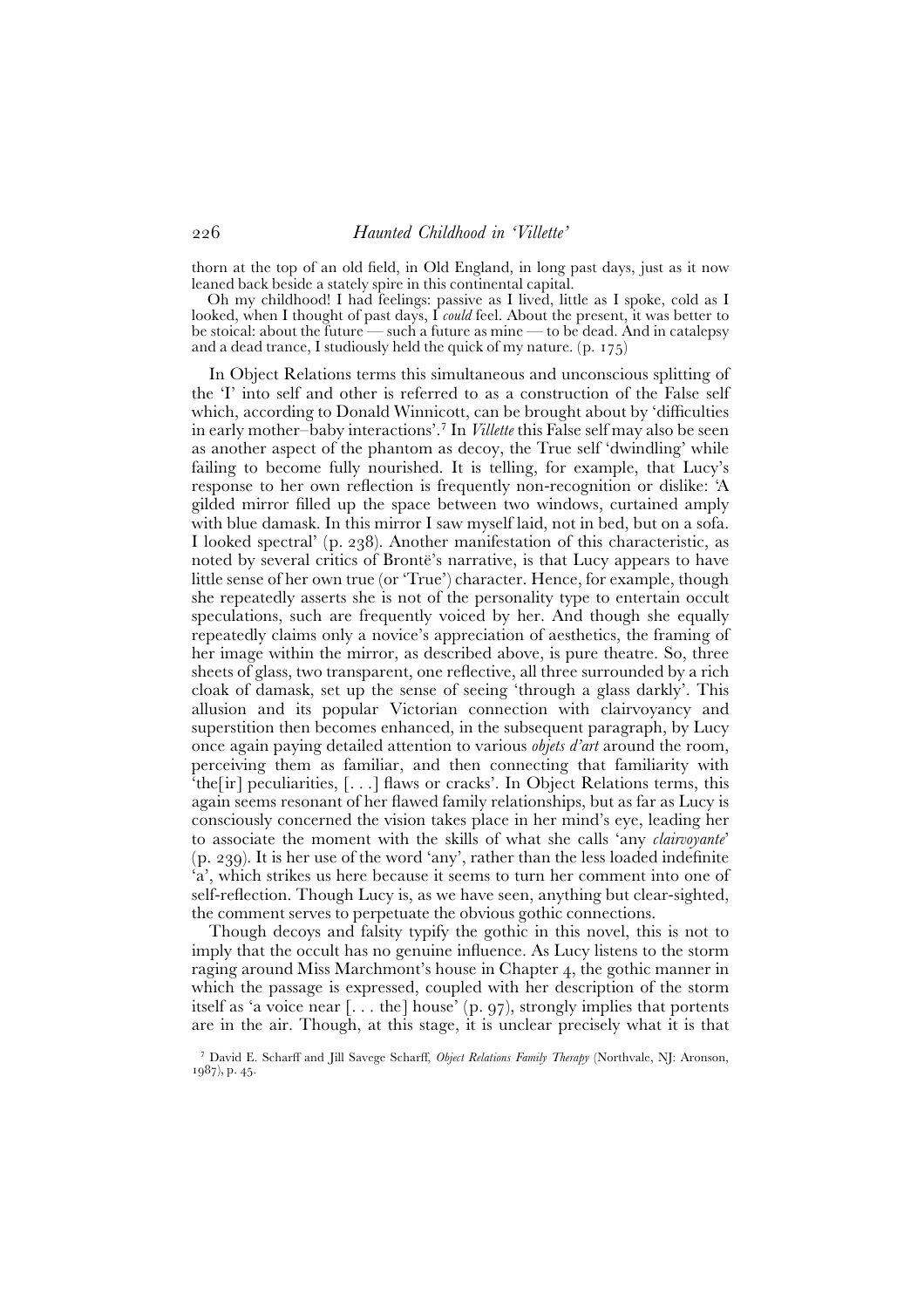#### LUCIE ARMITT 227

threatens, the companion piece to this storm is the cataclysm at the novel's end, one that brings the earlier portent (if not M. Paul's ship) home: The skies hang full and dark — a rack sails from the west; the clouds cast themselves into strange forms — arches and broad radiations; there rise resplendent mornings — glorious, royal, purple as monarch in his state; the heavens are one flame; so wild are they, they rival battle at its thickest — so bloody [...] I know some signs of the sky; I have noted them ever since childhood. God, watch that sail! Oh! guard it!  $(p.595)$ 

Again, then, childhood is invoked here, but only to close doors upon a story that refuses to be told. What happened in childhood to familiarize Lucy with the terrors of the elements and why is it that it is specifically childhood terror that is resurrected here at the point at which the storm threatens her only hope of full adult sexuality? Robert Newsom is harshly critical of those who dare to interpret the ending of Villette ambiguously: 'Readers of any discernment at all will not fail to recognize that M. Paul perishes',<sup>8</sup> but surely he is missing the point. Bronte<sup>'</sup>'s ending is as shrouded in cloud as the skyline because, as with earlier passages in the novel when realism is subjugated to surrealism (such as the fever scene and return to consciousness), outlines blur to allow Lucy's haunted past greater relief. In categorically refusing to state the fate of M. Paul, Bronte ensures that his fate recedes beyond the limits of the horizon, allowing the fate of the masses to come into view instead: 'That storm roared frenzied for seven days. It did not cease till the Atlantic was strewn with wrecks: it did not lull till the deeps had gorged their full sustenance [. . .] a thousand weepers, praying in agony on waiting shores, listened for that voice, but it was not uttered' (p. 596).

From here on the 'dolls'-house' becomes a souvenir, and not just one of unattained adult romance. On the contrary, as Susan Stewart points out, souvenirs usually connect us with reconstructions of childhood, false versions which we control, shape, sift, rewrite. In that sense it is a perfect place at which to leave Lucy, for this is the only type of childhood she has ever had. When Stewart continues by observing, 'The souvenir is by definition always incomplete [. . . its] partiality [becoming] the very source of its power' (p. 136), the word 'souvenir' itself could substitute for Lucy's past. Such erasure also explains the almost satirically false anti-climax which prevents what would otherwise have had to be a capitulation to consolation: 'Madame Beck prospered all the days of her life; so did Père Silas; Madame Walravens fulfilled her ninetieth year before she died. Farewell' (p. 596). Here, accompanying Madame Beck and Père Silas (the 'bad parents' of the text), stands 'Cunegonde, the sorceress! Malevola, the evil fairy' (p. 481), grandmother and cause of death to the novice, Justine Marie. Present here,

<sup>&</sup>lt;sup>8</sup> 'Villette and Bleak House: Authorizing Women', Nineteenth-Century Literature, 46.1 (1991), 54–81 (p. 58).